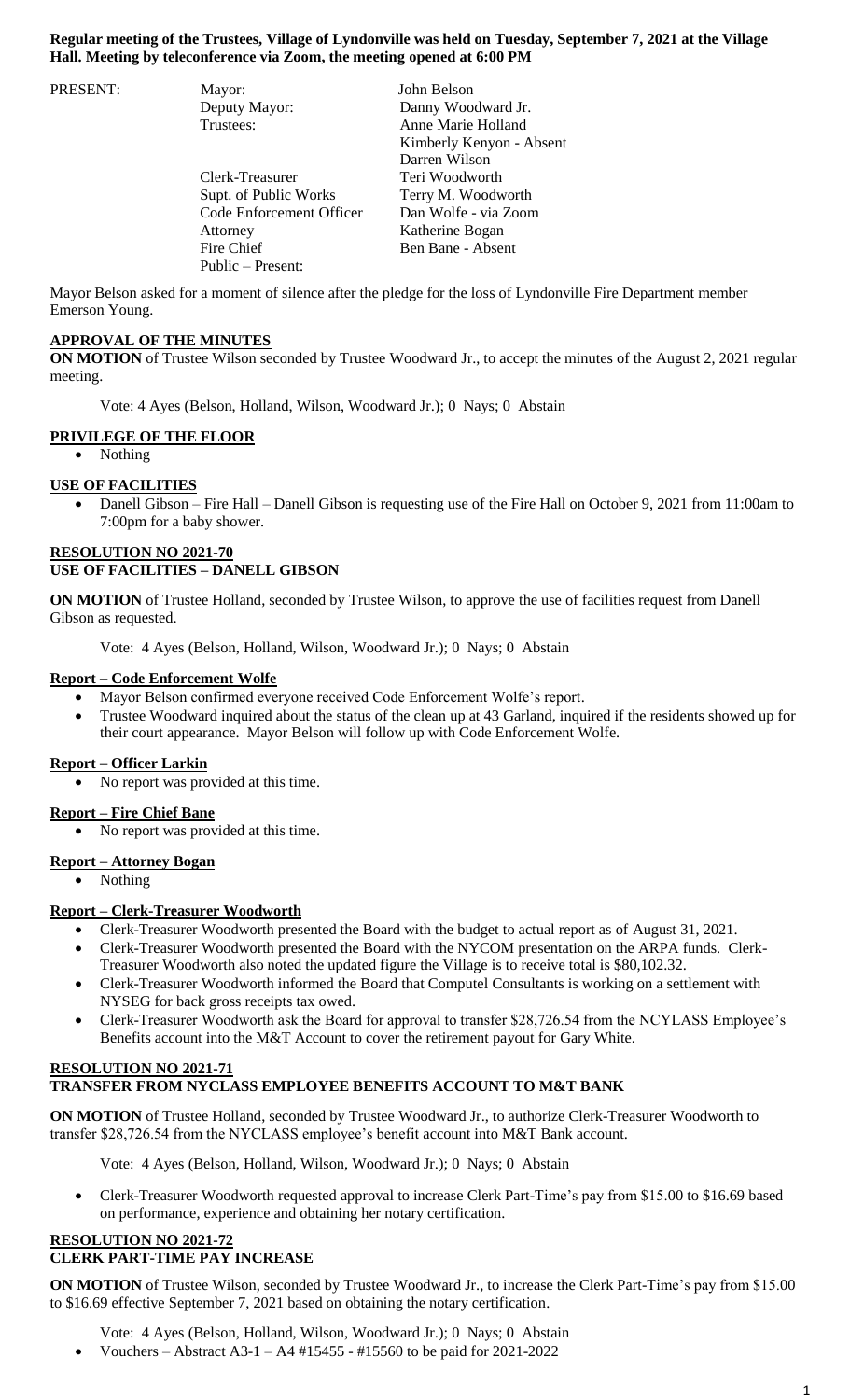**Regular meeting of the Trustees, Village of Lyndonville was held on Tuesday, September 7, 2021 at the Village Hall. Meeting by teleconference via Zoom, the meeting opened at 6:00 PM**

| Sewer<br><b>Grand Total</b> | \$6,336.49<br>\$177,133.95 |
|-----------------------------|----------------------------|
| Water                       | \$144,105.61               |
| General                     | \$ 26,691.85               |
|                             |                            |

# **RESOLUTION NO 2021-73**

**VOUCHERS TO BE PAID FOR ABSTRACTS A3-1 – A4**

**ON MOTION** of Trustee Wilson, seconded by Trustee Holland, to have Clerk-Treasurer Woodworth pay Abstracts A3-1  $- A4 # 15455 - #15560.$ 

Vote: 4 Ayes (Belson, Holland, Wilson, Woodward Jr.); 0 Nays; 0 Abstain

 Clerk-Treasurer Woodworth noted the Bonadio Group is here auditing and will be looking to speak to Trustee Holland and Clerk Part-Time Lewis for fraud interviews.

## **Report – Superintendent Woodworth**

- Superintendent Woodworth will be working with Mayor Belson and Assistant Superintendent Freeman to schedule interviews for the Public Works Maintenance Worker position, 8 applications have been received.
- Superintendent Woodworth noted Lyndonville Central School put in a meter pit at the softball field for the use of watering the fields. Superintendent Woodworth inquired how they were to be changed on the new account. Attorney Bogan inquired who installed and paid for the meter. Superintendent Woodworth noted it was part of the school's upgrade project, it was installed and paid for by the school. Attorney Bogan advised the account should be setup the same as any other account would be in the Village. Clerk-Treasurer Woodworth confirmed it would be a water only account. Superintendent Woodworth noted he will talk to the school as to how they want to go about turning on and off the water in the fall and spring. Superintendent Woodworth noted they should be charged the minimum for the September 1, 2021 billing cycle, he will advise the schools head of maintenance of this.

# **Report – Trustee Kenyon**

Nothing - Absent

#### **Report – Trustee Woodward Jr.**

• Nothing

#### **Report – Trustee Holland**

Nothing

## **Report – Trustee Wilson**

- Trustee Wilson thanked Superintendent Woodworth for repairing the bump on South Main Street. Superintendent Woodworth thanked the Town of Yates, Orleans County Highway Department and the Town of Clarendon for assisting with the repair.
- Trustee Wilson inquired on the status of getting the street lights converted over to LED. Trustee Holland noted the commitment letter had been sent in, she will follow up with National Grid on the status.
- Trustee Wilson noted he's spoken to someone from Barker who's interested in the Code Enforcement position. Mayor Belson noted he's been meeting with the Town of Ridgeway, the Town of Shelby and the Town of Yates on a municipal cooperation agreement making Code Enforcement a full-time position for the four municipalities.

#### **Report – Mayor Belson**

Mayor Belson noted there was an issue in the Village Hall this week with a resident regarding Dollar General.

#### **OLD BUSINESS:**

- Water Rate Agreement Work in progress.
- Dollar General Waterline Attorney Bogan advised Dollar General that it must be a 5-year agreement. Attorney Bogan will email Code Enforcement Wolfe, Tara Mathis from the Broadway Group and Paul Chatfield from the MRB Group for an update on the agreement. Trustee Wilson inquired if Dollar General understands why this is being requested as he didn't feel that was clear originally. Attorney Bogan will make sure there's a clear understanding.
- Mayor Belson noted Governor Hochul's announcement of employers implementing workplace safety plans due to Covid-19 under the New York State's Hero Act. Mayor Belson inquired if this was satisfied in the last state mandated plan. Attorney Bogan advised the last plan covers this.
- Cannabis/Marijuana Mayor Belson noted the State is developing a cannabis board. The Board set the Public Hearing for October 4, 2021 at 6:05pm. The Board discussed the process to pass the local law.

#### **NEW BUSINESS:**

 Planning Board Member Kelly Cousins – Mayor Belson asked the Board to accept the letter of resignation from Kelly Cousins from the Village Planning Board, with regrets.